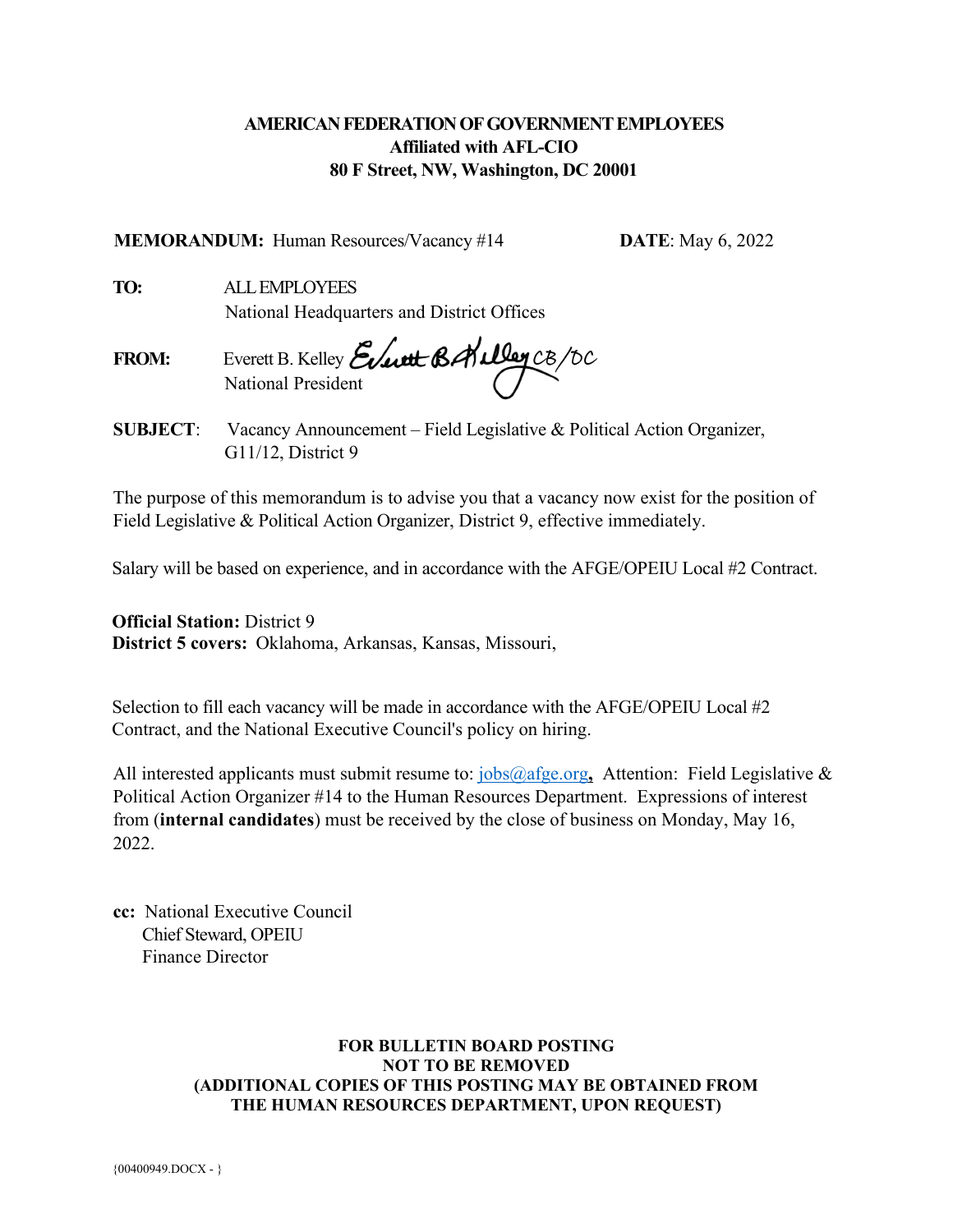#### POSITION DESCRIPTION

| <b>American Federation of Government Employees (AFGE)</b> |                                                |
|-----------------------------------------------------------|------------------------------------------------|
| Department:                                               | Field Legislative & Political Action Organizer |
| <b>Location:</b>                                          | District 9                                     |
| <b>FSLA Classification:</b>                               | Exempt                                         |
| <b>Position Title:</b>                                    | Field Legislative & Political Action Organizer |
| <b>Date of Revision/Creations:</b>                        |                                                |

### **CLASSIFICATION:** Field Legislative & Political Action Organizer

### **I. INTRODUCTION**

The AFGE Political Mobilization Department (PMD) is responsible for the continued development, maintenance and strengthening of the Federation's ability to promote and achieve its legislative and policy objectives in Congress and through the Executive Branch of the federal government. PMD is an integrated team consisting of the Legislative, PAC & Issue Mobilization Staff. Major responsibilities include developing and implementing national and grassroots lobbying strategies/campaigns, issue mobilization campaigns, federal election strategies (including grassroots voter registration, education, and get-out-the-vote efforts) and membership recruitment.

### **II. MAJOR DUTIES AND RESPONSIBILITIES**

- 1. Works with grassroots legislative and political activists to implement the Federation's legislative and political action programs. Incumbent will work closely with District Offices, AFGE Locals, and Membership & Organization Department to develop strategies for recruiting potential AFGE members by linking their concerns with legislative and political action grassroots activities.
- 2. Works with National Vice Presidents, AFGE Councils and Local presidents to develop annual strategic plans for implementing the Federation's national legislative and political plan in a given calendar year.
- 3. Works with AFGE Districts, Councils and Locals to establish inter-connected Legislative and Political Action Networks, a cadre of activists capable of informing and mobilizing AFGE members and potential members around legislative and political issues at the local, state, and District levels. This includes working to identify key individuals (both active and retired AFGE members) for leadership roles in building and mobilizing these networks.
- 4. Trains AFGE leaders, whether at training events or on-site in legislative and political action grassroots strategies such as meeting with members of Congress, issue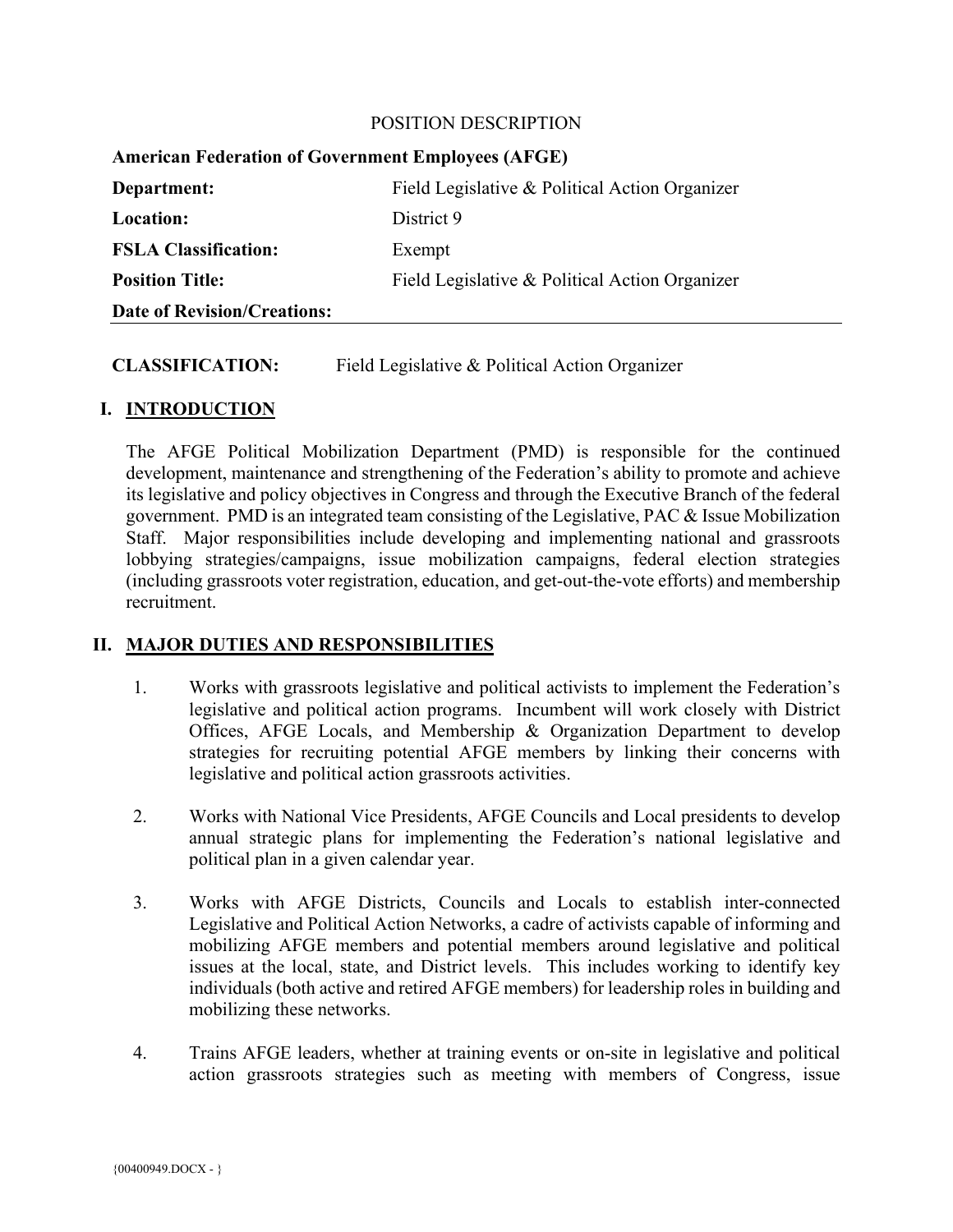mobilization techniques (calling/writing members of Congress), coalition building strategies, media outreach strategies, and election related mobilization strategies.

- 5. Serves as rapid response coordinator. Establishes, maintains, and activates a communication system capable of mobilizing District, Council and Local networks of AFGE activists to respond to fast breaking legislative issues on Capitol Hill; this includes multiple means of communications such as calls, emails, peer to peer texting and visits to AFGE locals and district offices.
- 6. Assists AFGE Districts, Councils and Locals in developing and maintaining local, state, and regional coalitions to address legislative and political issues of specific concern to AFGE members but also of mutual concern to other unions, community, and public interest organizations.
- 7. Plans and executes mobilization events such as public rallies, silent vigils, etc. with AFGE National, locals and districts and affiliate/coalition partners. This includes all arrangements and logistics (security/marshaling, permits, staging & sound, materials, etc.) working in conjunction with the participating AFGE or affiliate/coalition entities.
- 8. Works with AFGE Districts, Councils and Locals to achieve PMD determined monthly and annual goals for building AFGE-PAC and AFGE LAF and strategies for completing those goals.
- 9. Works as assigned with District, Councils and Locals to further AFGE's legislative and political action goals by mobilizing AFGE members to participate in election related activity including voter registration, education and get-out-the- vote activities.
- 10. Promotes and participates in membership recruitment activities.

### **III. WORK ENVIRONMENT**

Incumbent frequently communicates information with union officers and members inquiring about the status of various PMD related items such as legislative issue mobilization, PAC status, event planning such as PAC events, organizing events, rallies, and other public type events by talking and listening on a telephone and/or telephone conference call. Must be able to understand questions posed by these individuals, remain patient, pleasant and exchange accurate information with them.

As part of field mobilization duties, incumbent will be responsible for staffing indoor and outdoor related activities/events such as tables for PAC fundraising at conferences, local events such as picnics, union fairs, etc. Leading, participating, and marshaling rallies on a national, district and local level with AFGE and affiliate/coalition entities. Escorting local members to congressional meetings. Full work participation in election related activities such as labor walks, phonebanks and rallies. All these duties may require work in rain, cold, heat and other inclement weather.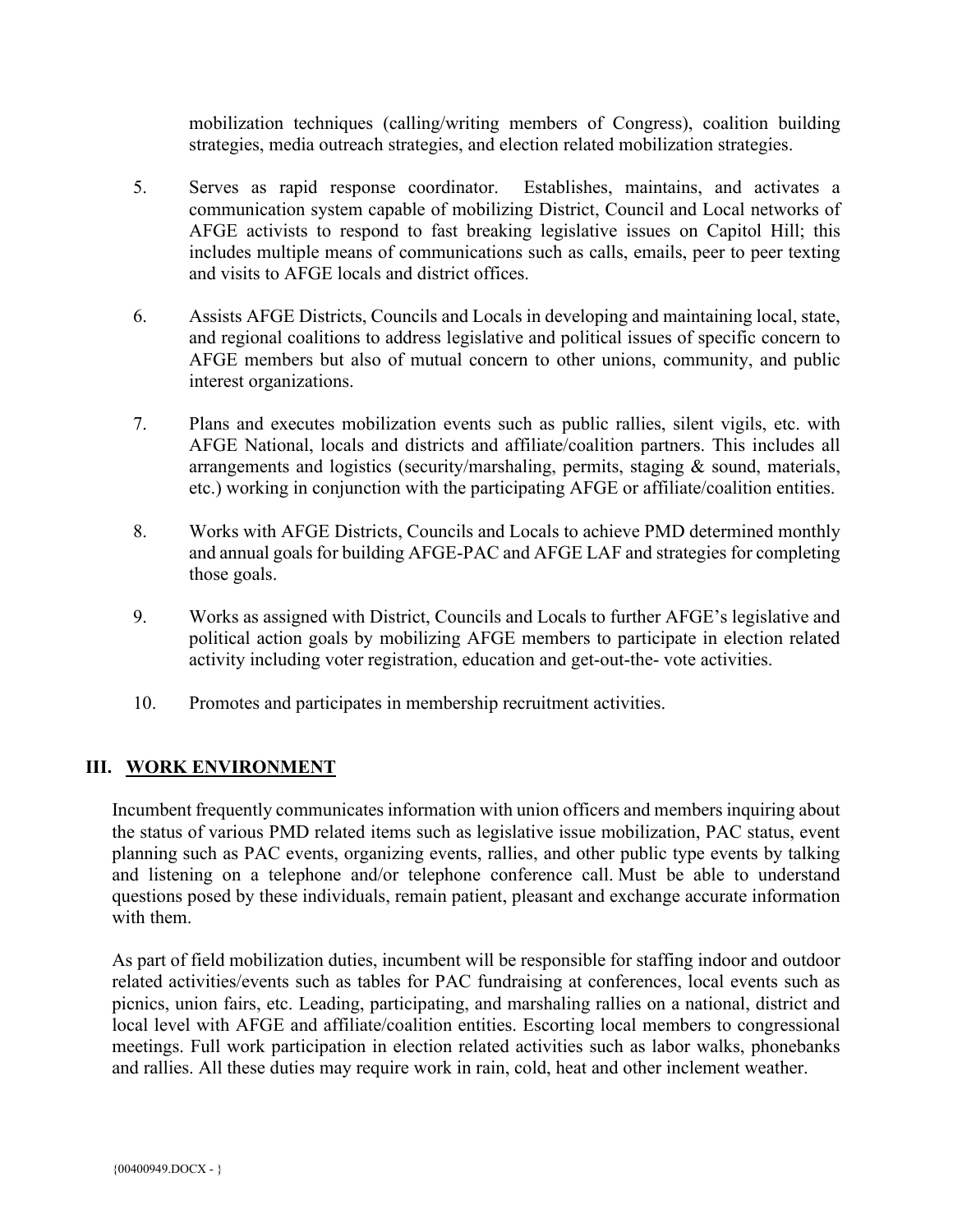Physical duties during mobilization events may include rally sign and banner distribution, carrying, holding, and displaying of signs and banners. Additional possible physical logistics for mobilization events include walking and marching for length of event, start to finish (distance and time), handling and use of devices such as bullhorns and other audio related devices; again, these duties may require the work be done in rain, cold, heat and other inclement weather.

Ability to use a computer, tablet, and cell phone for long periods of time while closely observing the details of complex and lengthy digital documents is required. Operates these devises and a computer printer repeatedly throughout the day. The employee will periodically be required to do some lifting and/or move items over 10 pounds.

## **IV. CONTROLS OVER WORK**

Works under the day-to-day supervision of Director of Field Mobilization who makes specific assignments. The incumbent is called upon to make judgments as to approaches, techniques, and methods for pursuing established Federation and Department goals. The incumbent is encouraged to point out areas of activity or interest where revised goals and techniques might be considered in order to facilitate achievement of the Department's goals and mission. The incumbent will fulfill obligations to report to the director. The results of the incumbent's completed work are reviewed for extent of fulfillment of Department objectives as delineated.

# **V. QUALIFICATIONS**

1. Bachelor's degree is strongly preferred, plus a minimum of three cumulative years of paid full-time work experience in legislative and/or political fields including at least one leadership position on a candidate or issue campaign.

Alternatively, if an applicant does not possess a bachelor's degree, an applicant must have six cumulative years of paid full-time work experience in legislative and/or political fields including at least one leadership position on a candidate or issue campaign.

- 2. Experience in a campaign leadership role must include election related activities such as voter registration, voter education, volunteer recruitment, get-out-the-vote activities, and political/ legislative educational training. This leadership position must be equivalent to a zone coordinator position under the Labor-to-Labor program or a regional field director position on a senate, gubernatorial or presidential campaign.
- 3. Applicant must provide writing samples of previous legislative and political activities/work including those involving election related activities.
- 4. Demonstrated ability to organize multiple organizations in a concerted effort to accomplish an established legislative or political goal. Demonstrated skill and knowledge in the legislative and political (election) process.